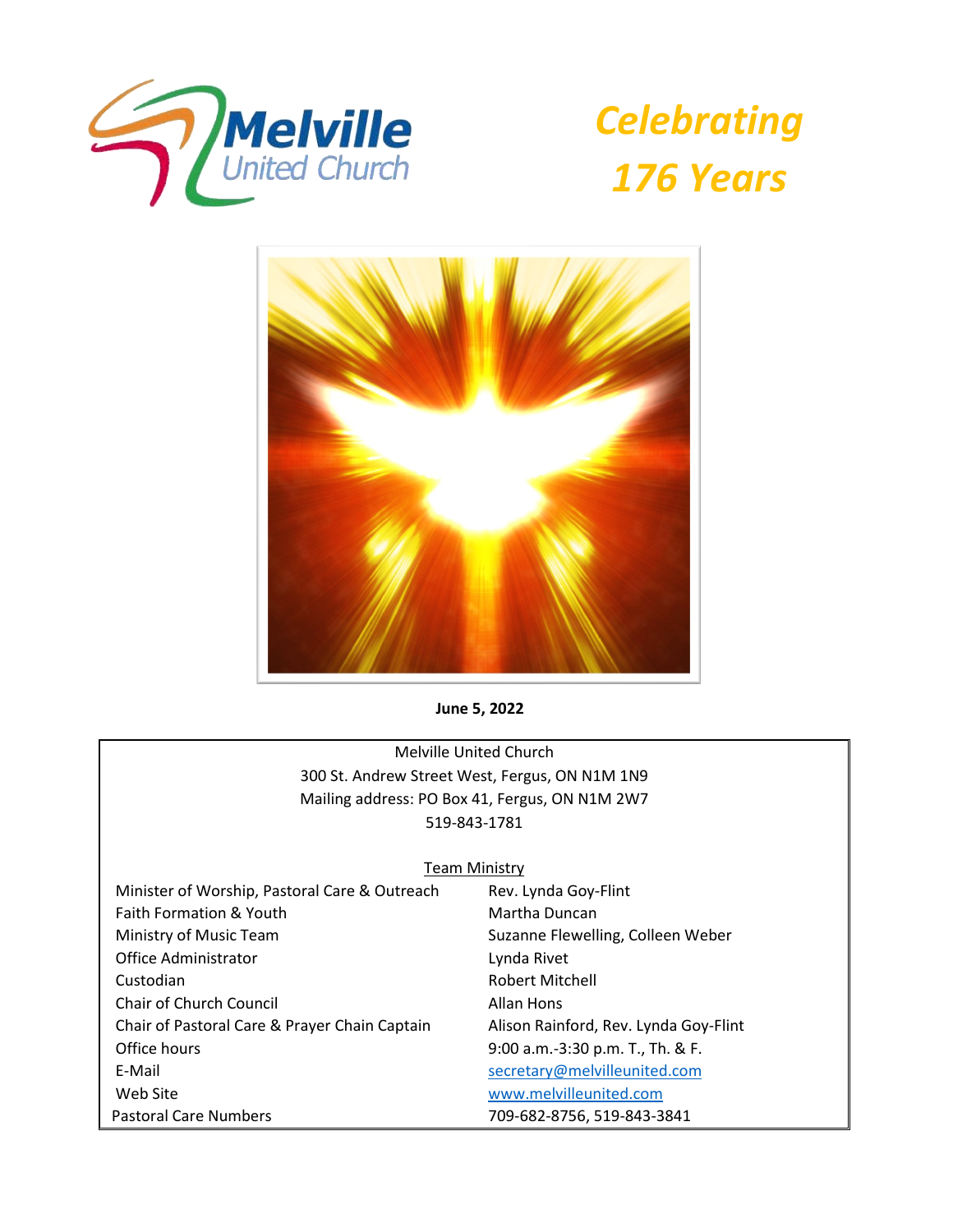# **Melville United Church June 5, 2022 Pentecost Sunday Covenanting among Melville United Church, Rev. Lynda Goy-Flint and Western Ontario Waterways Regional Council**

Presiding today - Rev. Lynda Goy-Flint

#### **Welcome**

I greet you in the name of Jesus the Christ, who offers the gift of the Spirit.

**\_\_\_\_\_\_\_\_\_\_\_\_\_\_\_\_\_\_\_\_\_\_\_\_\_\_\_\_\_\_\_\_\_\_\_\_\_\_\_\_\_\_\_\_\_\_\_\_\_\_\_\_\_\_\_\_\_\_\_\_\_\_\_\_\_\_\_\_\_\_**

*We gather in community today – June 5, 2022 virtually and in person. We will continue to offer both in-person and on-line services with printed copies being distributed to those without internet access who are unable to attend in person. We encourage people to come out to worship in the sanctuary. There is ample room to socially distance, and you are welcome to wear masks if that is comfortable for you. For those who are joining us online or by reading, we invite you to have a candle or tea light available.*

*We joyfully gather on this Pentecost Sunday to mark a new ministry relationship in Western Ontario Waterways regional council between Rev. Lynda Goy-Flint, Melville Pastoral Charge of Fergus and the region. We welcome Rev. Joe Gaspar, Doug Hayward, Western Ontario Waterways liaison to the Melville search committee, guests who are a part of our wider community. Today we commit to, and celebrate, how we are the church together.* 

## **Announcements**

- As we celebrate our covenant together, the **UCW invite all to a lunch in the Fellowship Hall** following today's service
- **Melville's Garage, Plant & Bake Sale** is coming up **Fri. & Sat. July 8 & 9th**, in the Fellowship Hall. We hope you have been saving items. Please check your residence, with your family and friends/neighbours, to see if they have any unwanted items.
	- Items like: Dishes, baskets, craft items, CD's, DVD's, VHS's, bikes, furniture, glassware, planters, clothing, cookware, ornaments, toys, shovels, tools, lights, etc.. "One man's trash is another man's treasure!" For more information, contact Lorna 519-787-0570
- **Mennonite Quilt & Coverlet Show** with Jeff Ferguson, appraiser **at Knox Elora Presbyterian Church June 25, 2022, 11:30 am. - 3:00 pm** Lunch Included Cost: \$20 Vintage Quilt Draw (Snails Trail) Tickets: 5\$ each or 3/\$10 Draw will take place on June 25 at 2:30 pm. For info & tickets, please call 519-846-0680 or email knoxelora@wightman.ca
- **Ukraine Appeal**

The invasion of Ukraine is costing precious lives and creating a humanitarian crisis as people flee to safety. Many millions of people, displaced from their homes, are seeking refuge in neighbouring countries. Many have lost friends, loved ones, and property; struggle to meet their basic needs; and face an uncertain future. **United Church Mission & Service partners are responding to the rapidly unfolding crisis—visit our website at [https://united-church.ca,](https://united-church.ca/) scroll down to Ukraine Crisis and click on the Act Now button to find out how you can show your support and make a gift.**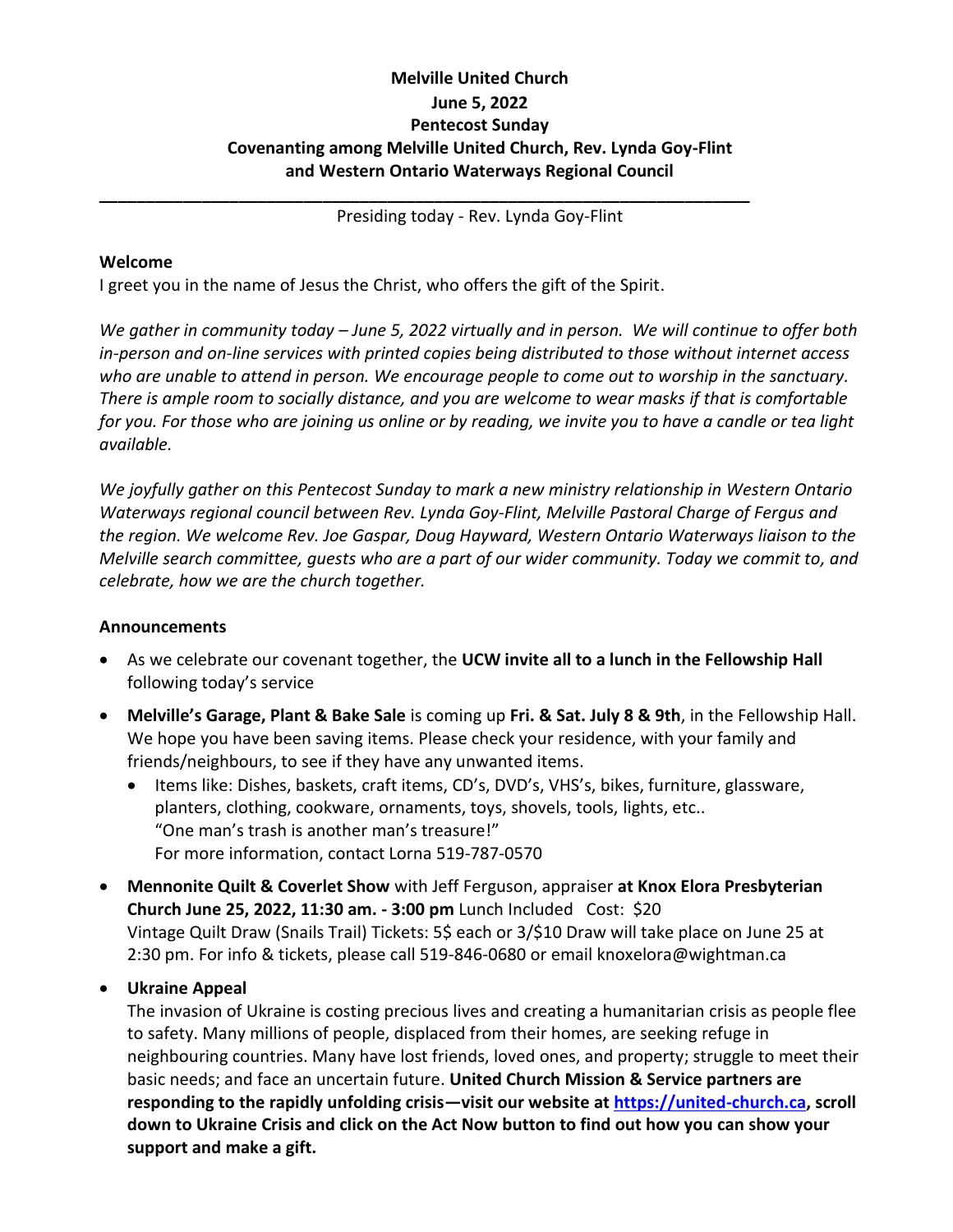- **Do you have a heart for stewardship??** Would you like to help support the communities of faith across Western Ontario Waterways, Horseshoe Falls and Antler River Watershed Regional Councils as they **nurture generous disciples and change the world?** Do you know someone who does? We are looking for a full-time **Community of Faith Stewardship Support** staff-person to join the General Council Philanthropy team. Find out more on the United Church website **[Job](https://wowrcucc.us20.list-manage.com/track/click?u=ee15470ca4eab124ea964929b&id=39f0ab65c6&e=1e1abc31ab)  [and Volunteer Opportunities webpage](https://wowrcucc.us20.list-manage.com/track/click?u=ee15470ca4eab124ea964929b&id=39f0ab65c6&e=1e1abc31ab)** or contact **[Rev. Dave Jagger](mailto:djagger@united-church.ca?subject=Community%20of%20Faith%20Stewardship%20Support)** to discuss your questions. This posting is open from May  $27<sup>th</sup>$  to June  $7<sup>th</sup>$ , 2022.
- **From the Mission and Discipleship Commission:**
	- Camp Menesetung invites you to their "Clean Up Camp" day (pizza lunch provided) in the Goderich area, June 19<sup>th</sup> 9am-4pm. Check the camp's website <https://www.campmenesetung.ca/>
	- Please pray for several other projects funded by our Mission & Service dollars throughout the Region
- **Gifts with Vision** These gifts are perfect for those difficult to buy for people. There's no going out, no standing in line, no wrapping. And you will be helping out those in need near and far. Items address healing and reconciliation, leadership, counter racism, wellness and safe spaces, education, poverty and hunger, the future, Mission & Service. Gifts range from \$5 to \$140. Gifts include food for the north, help build a well, purchasing Covid vaccines for the Global South and East, and much more. You can find the full catalogue at [www.giftswithvision.ca.](http://www.giftswithvision.ca/)
- **New Gifts with Vision for Ukraine A gift of \$25** will provide families fleeing Ukraine with a **hygiene kit** containing items like toothpaste, laundry detergent and disinfectant **A gift of \$38** will provide **one food basket** with staples such as cooking oil, buckwheat, canned fish and more **A gift of \$40** provides **one hygiene kit plus a supply of incontinence products** You can find the full catalogue at [www.giftswithvision.ca](http://www.giftswithvision.ca/)
- We continue to **collect items for the food bank**. A list of the most needed items was sent out, and if you need a printed copy, just let someone on the Social Justice team or Rev. Lynda know, and we will get it to you. In addition to non-perishable food items, the food bank is also looking for personal and feminine hygiene products as well as fresh vegetables, apples and oranges.

# *I invite you to join us now for a time of worship and contemplation.*

**Land Acknowledgement** *Peter Chynoweth, Gathering: Lent/Easter 2022, p.30. Used with permission.*

This land on which we gather is the Traditional land of the

Petun, Haudenosaunee, Anishinabewaki, Mississaugas of the Credit First Nation, Odawa and Mississauga people

We worship Creator on this land and acknowledge with respect the thousands of years of ceremony and relationship that are etched in footprint, fire, and faithfulness on the soil and rock that surrounds us.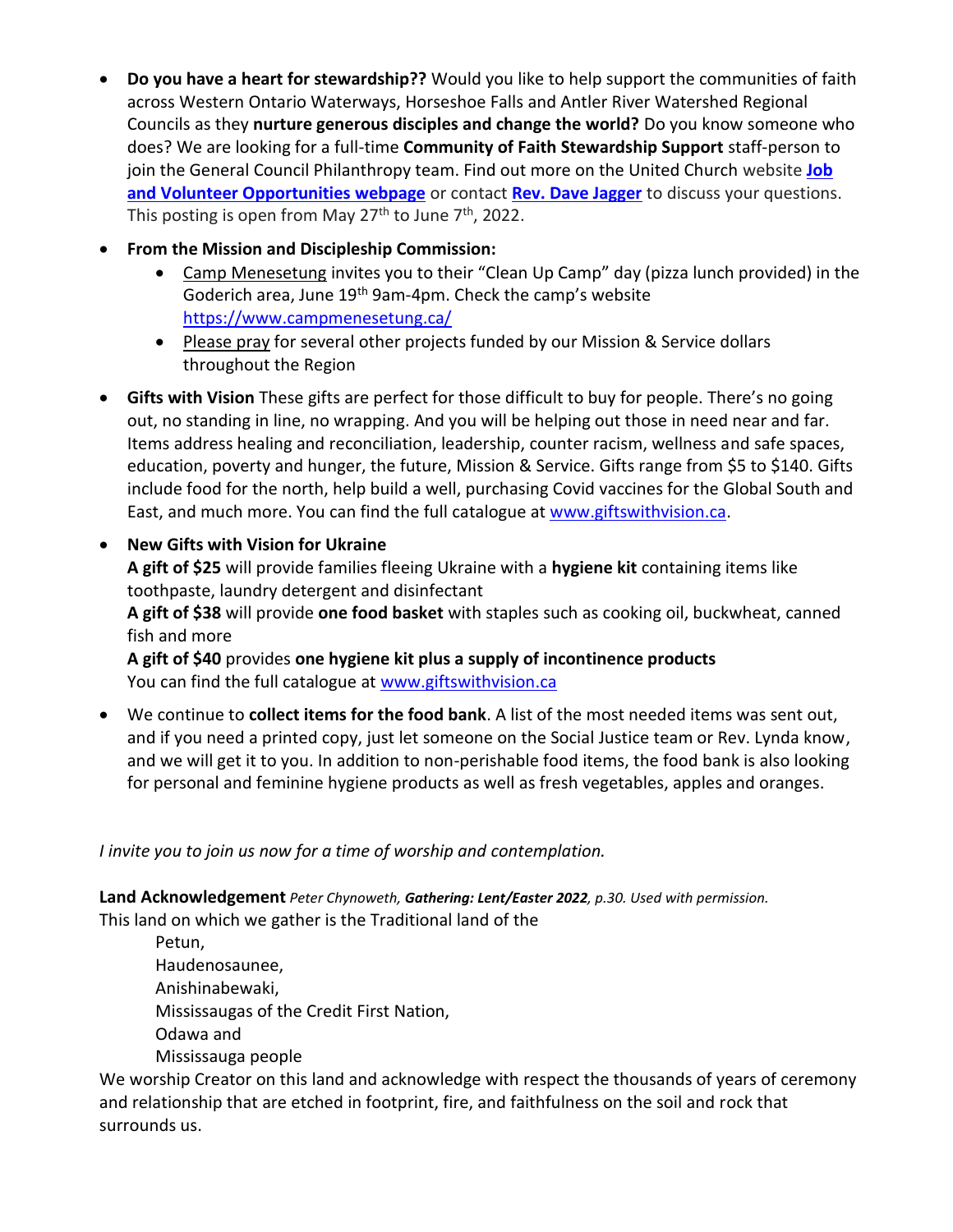**Lighting the Christ Candle:** *Bob Root, Gathering: Pentecost 1 2022, p.35, alt. Used with permission. (If you are watching this on-line or reading it from a page I invite you to take a moment to light a candle, centre yourself and prepare to enter in to a time of worship and prayer. As you light your candle repeat the following words)*

We light the Christ candle, sign of the light that lives with us and within us. **God's generous light shines out from us!** We light this candle as a sign of the Christ-light we carry within us. **We are God's generous light in the world! Praise be!**

**Call to Worship:** *Laura J. Turnbull, Gathering: Pentecost 1, 2022, p.27. Used with permission.*

The Spirit dances and bubbles around us. **Transformations are everywhere!** Rebirth—born again—new life—all are God's gift to us! **Come, Holy Spirit. Be our guest. Blow in our midst!**

| Hymn: Spirit of God, Unleashed on Earth | <b>VU207</b> | OneLicense #A-740237 |
|-----------------------------------------|--------------|----------------------|
|                                         |              |                      |

- 1 Spirit of God, unleashed on earth with rush of wind and roar of flame! With tongues of fire saints spread good news; earth, kindling, blazed its loud acclaim.
- 2 You came in power, the church was born; O Holy Spirit, come again! From living waters raise new saints, let new tongues hail the risen Lord.
- 3 With burning words of victory won inspire our hearts grown cold with fear, revive in us baptismal grace, and fan our smouldering lives to flame.

**Opening Prayer (in unison):** *Covenanting Service for Western Ontario Waterways Region*

**Loving God, we cry aloud this day for your guidance. You have called us into ministry as we follow the pathways that you set down for us. Grant us, we pray, strength to believe in your gospel and courage to trust in your Word. We pray that the ministry of this pastoral charge will be strengthened and nurtured by your Holy Spirit. All glory and honour are yours, God most high. Amen.**

**Ministry of Music "Go into the World"** *words and music by Walt Harrah, choral setting by John F. Wilson sung by the Melville United Choir accompanied by Colleen Weber*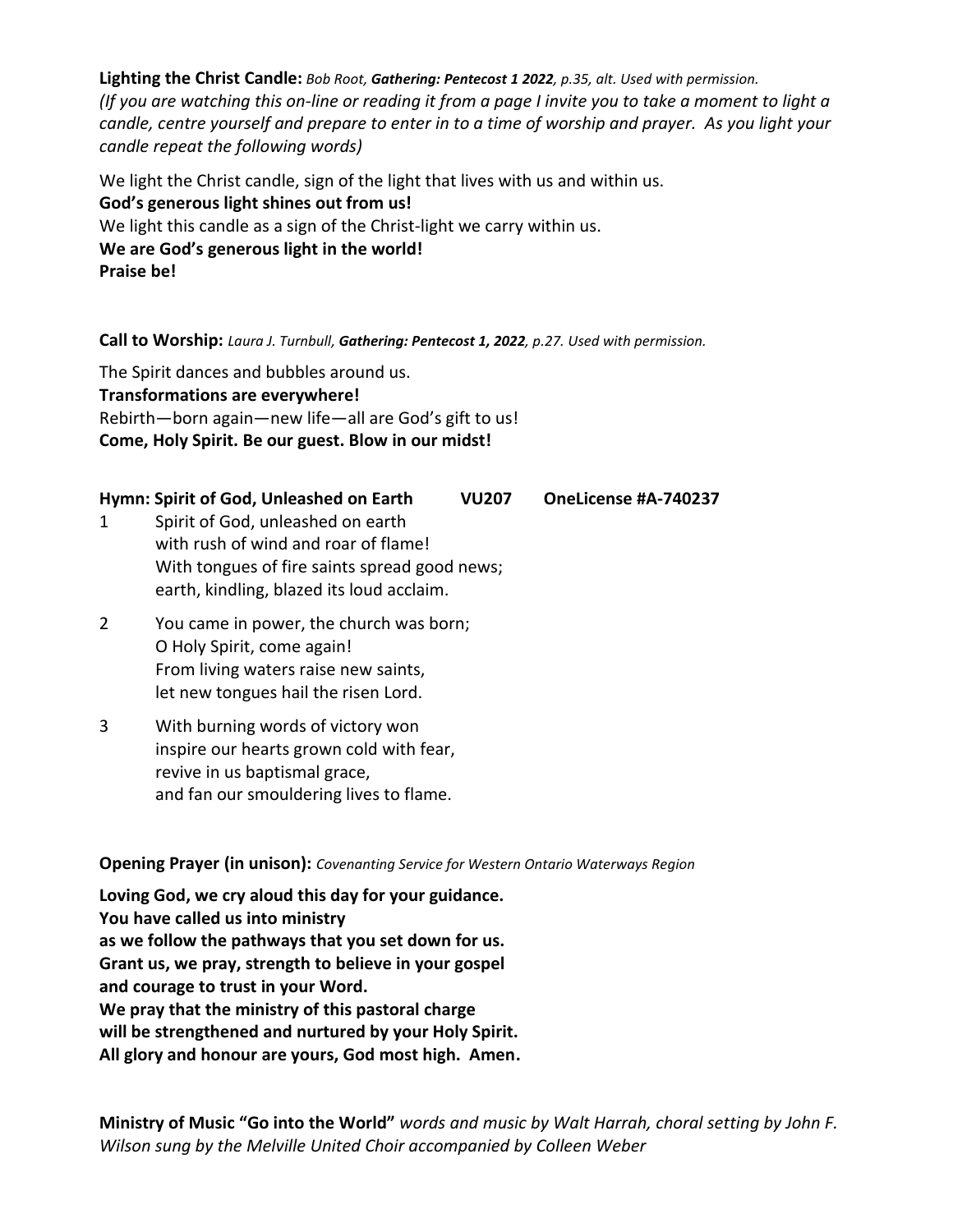**Call to Reconciliation** *Reprinted by permission of Westminster John Knox Press from Feasting on the Word® Worship Companion: Liturgies for Year C, Volume 1. Copyright 2012, alt.*

Our sister Julian of Norwich spoke these words of faith: "All people who shall be saved, while we are in this world, have in us a marvellous mixture of both weal [well-being] and woe. We have in us our risen Lord Jesus; we have in us the misery of the harm of Adam's falling and dying. We are steadfastly protected by Christ, and by the touch of his grace we are raised into sure trust of salvation. And by Adam's fall our perceptions are so shattered in various ways, by sins and by different sufferings, that we are so darkened and blinded that we can hardly find any comfort."\* In the strong assurance of pardon, let us confess our sin, our short-comings, our brokenness, all that stands between us and one another, between us and God. *\* Julian of Norwich, Revelations of Divine Love, trans. Elizabeth Spearing (New York: Penguin Books, 1998), 125.*

**Prayer Seeking Forgiveness and Reconciliation (in unison)** *Reprinted by permission of Westminster John Knox Press from Feasting on the Word® Worship Companion: Liturgies for Year C, Volume 1. Copyright 2012, alt.*

**Without your power, O God, we are lost. We have done the things we would avoid, and what you desire, we have not done. By your purifying fire transform our lives; guide us into honesty and compassion so that, filled with your peace, our dreams and visions may be one with yours; through Jesus Christ, our Saviour. Amen.**

**Words of Assurance** *Reprinted by permission of Westminster John Knox Press from Feasting on the Word® Worship Companion: Liturgies for Year C, Volume 1. Copyright 2012, alt.*

All who call on the name of our God will be saved. *Acts 2:21* By the power in whom we live and move and have our being, I pronounce to you the complete forgiveness of all your sins, through the holy Trinity, one God, whose mercy is everlasting. **Thanks be to God. Amen.**

**Prayer of Illumination** *Reprinted by permission of Westminster John Knox Press from Feasting on the Word® Worship Companion: Liturgies for Year C, Volume 1. Copyright 2012.* Holy Wisdom, you are the pillar of fire that leads us into each new moment of our lives. By the power of your Spirit, settle now into our hearts and illumine your will; through Jesus Christ, our Lord. **Amen.**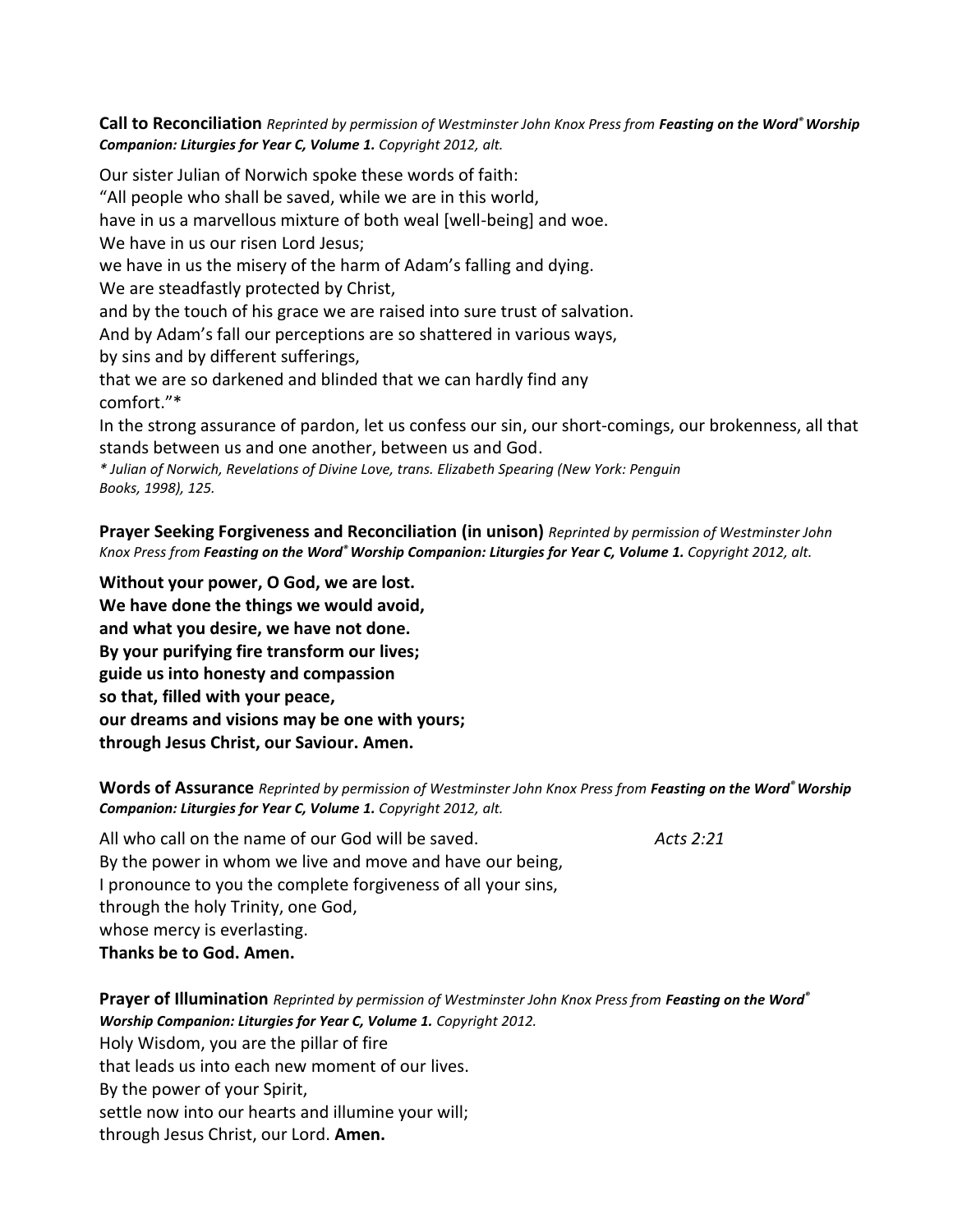#### **Scripture: John 14:8-17, (25-27)** *(The Inclusive Bible: The First Egalitarian Translation)*

#### *God will send you the Spirit of truth*

"Rabbi," Philip said, "show us Abba God, and that will be enough for us." Jesus replied, "Have I been with you all this time, Philip, and still you don't know me? Whoever has seen me has seen Abba God. How can you say, 'Show us your Abba"? Don't you believe that I am in Abba God and God is in me? The words I speak are not spoken of myself; it is Abba God, living in me, who is accomplishing the works of God. Believe me that I am in God and God is in me, or else believe because of the works I do. The truth of the matter is, anyone who has faith in me will do the works I do and greater works besides. Why? Because I go to Abba God, and whatever you ask in my name I will do, so that God may be glorified in me. Anything you ask in my name I will do. If you love me and obey the command I give you, I will ask the One who sent me to give you another Paraclete, another Helper to be with you always the Spirit of truth, who the world cannot accept since the world neither sees her nor recognizes her; but you can recognize the Spirit because she remains with you and will be within you. … This much have I said to you while still with you; but the Paraclete, the Holy Spirit whom Abba God will send in my name, will instruct you in everything and she will remind you of all that I told you. Peace I leave with you; my peace I give to you; but the kind of peace I give you Is not like the world's peace. Don't let your hearts be distressed; don't be fearful.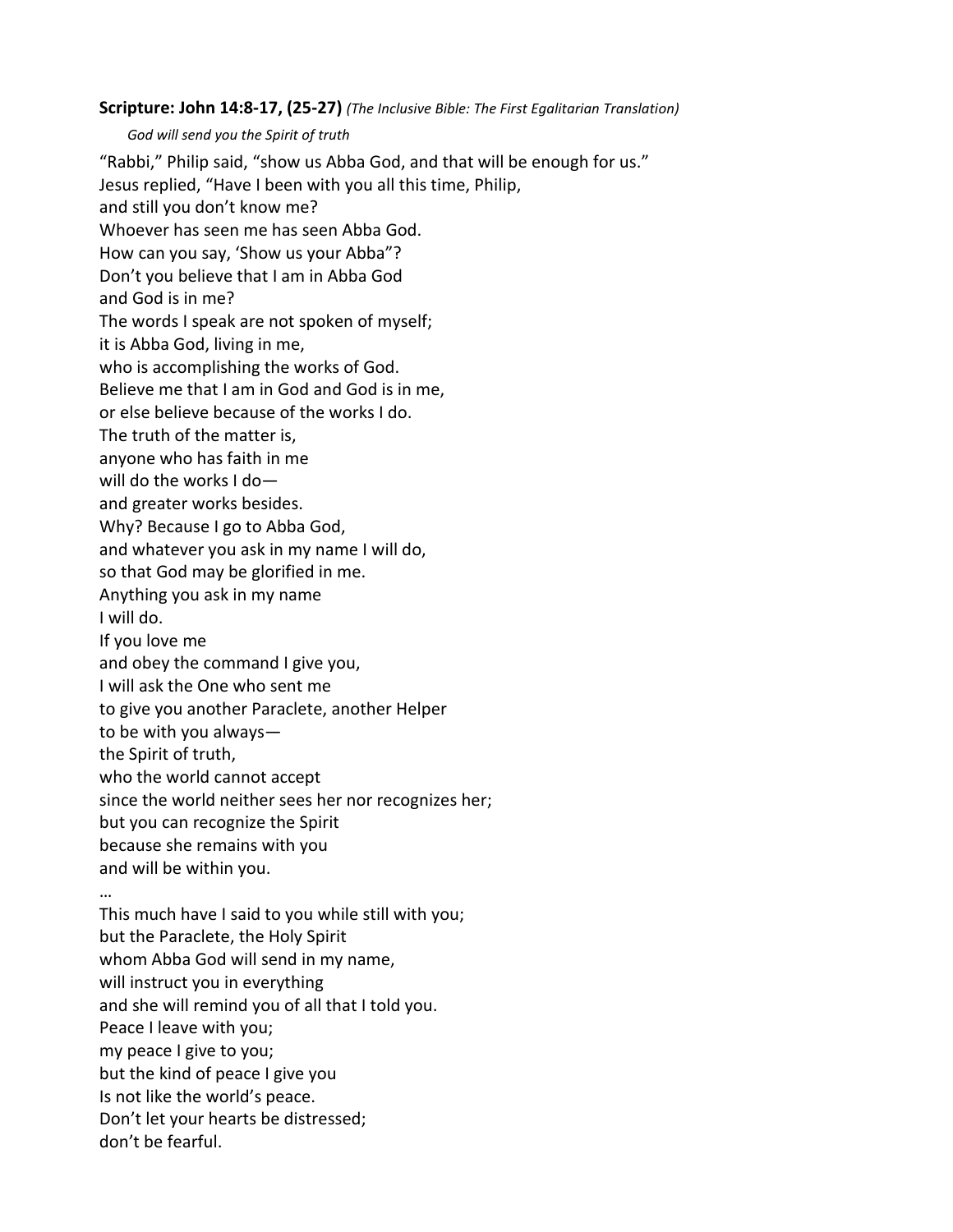## **Children's Ministry:**

#### **Prayer/Blessing**

## **Hymn: Spirit of the Living God VU376 OneLicense #A-740237**

- 1 Spirit of the living God, fall afresh on me. Spirit of the living God, fall afresh on me. Melt me, mould me, fill me, use me. Spirit of the living God, fall afresh on me.
- 2 Spirit of the living God, move among us all; make us one in heart and mind, make us one in love: humble, caring, selfless, sharing. Spirit of the living God, fill our lives with love!

## **Introduction of Rev. Joe Gaspar** *- Lynda*

#### **Scripture: Acts 2:1-21** *(The Inclusive Bible: The First Egalitarian Translation)*

#### *The Spirit comes on the day of Pentecost*

When the day of Pentecost arrived, they all met in one room. Suddenly they heard what sounded like a violent, rushing wind from heaven; the noise filled the entire house in which they were sitting. Something appeared to them that seemed like tongues of fire; these separated and came to rest on the head of each one. They were all filled with the Holy Spirit and began to speak in other languages as she enabled them.

Now there were devout people living in Jerusalem from every nation under heaven, and at this sound they all assembled. But they were bewildered to hear their native languages being spoken. They were amazed and astonished: "Surely all of these people speaking are Galileans! How does it happen that each of us hears these words in our native tongue? We are Parthians, Medes and Elamites, people from Mesopotamia, Judea and Cappadocia, Pontus and Asia, Phrygia and Pamphylia, Egypt and the parts of Libya around Cyrene, as well as visitors from Rome—all Jews, or converts to Judaism—Cretans and Arabs, too; we hear them preaching, each in our own language, about the marvels of God!"

All were amazed and disturbed. They said each other, "What does this mean?" But others said mockingly, "They've drunk too much new wine."

Then Peter stood up with the Eleven and addressed the crowd: "Women and men of Judea, and all you who live in Jerusalem! Listen to what I have to say! These people are not drunk as you think it's only nine o'clock in the morning! No, it's what Joel the prophet spoke of:

'In the days to come it is our God who speaks— I will pour out my Spirit on all humankind,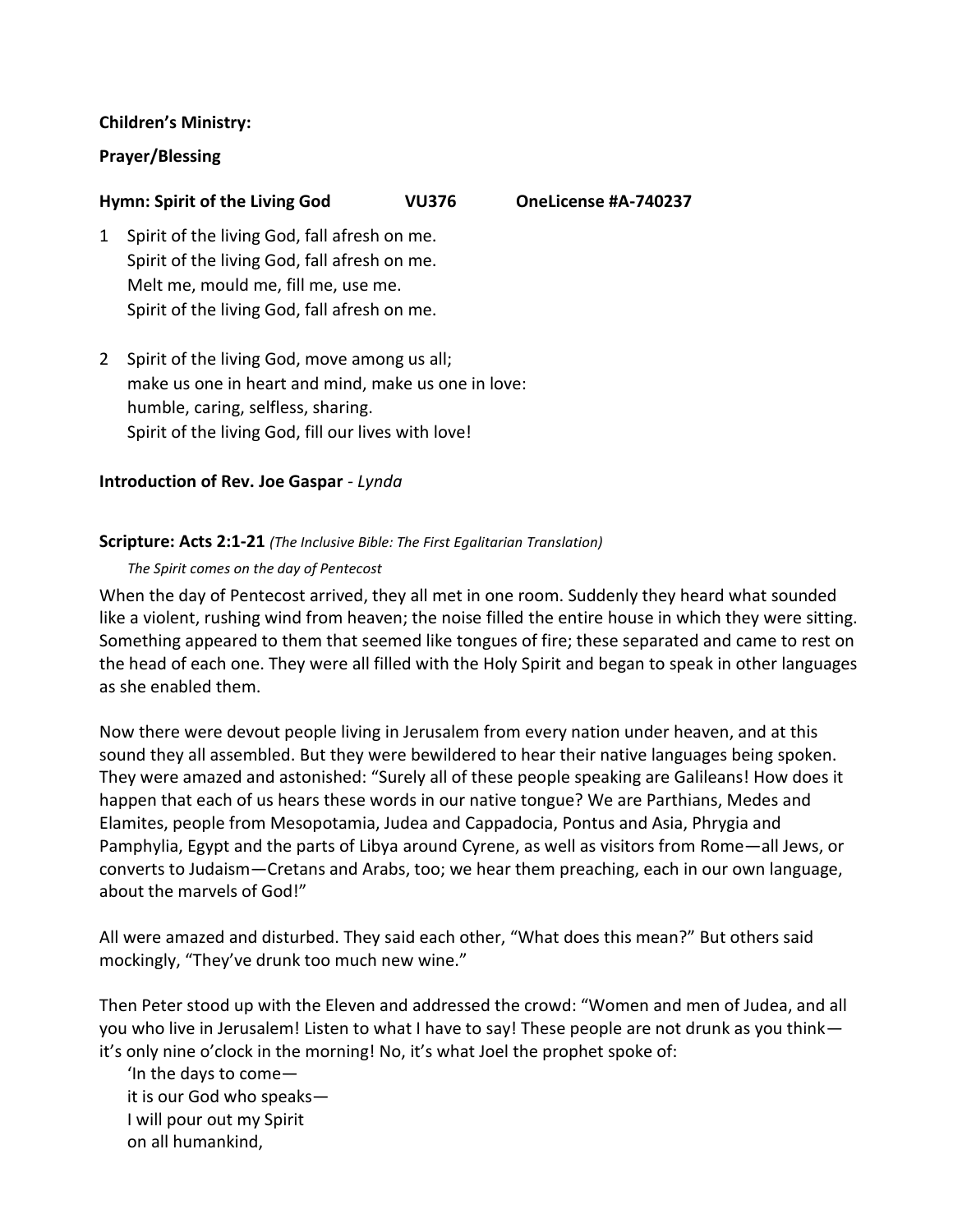your daughters and sons will prophesy, your young people will see visions, and your elders will dream dreams. Even on the most insignificant of my people, both women and men, I will pour out my Spirit in those days, and they will prophesy. And I will display wonders in the heavens above and signs on the earth below: blood, fire and billowing smoke. The sun will be turned into darkness and the moon will become blood before the coming of the great and sublime day of our God. And all who call upon the name of our God will be saved.'

#### **Reflection:** *- Rev. Joe Gaspar*

#### **Hymn: Breathe on Me, Breath of God VU382**

1 Breathe on me, breath of God, fill me with life anew, that I may love what thou dost love, and do what thou wouldst do.

- 2 Breathe on me, breath of God, until my heart is pure, until my will is one with thine, to do and to endure.
- 3 Breathe on me, breath of God, till I am wholly thine, until this earthly part of me glows with thy fire divine.
- 4 Breathe on me, breath of God: so shall I never die, but live with thee the perfect life of thine eternity.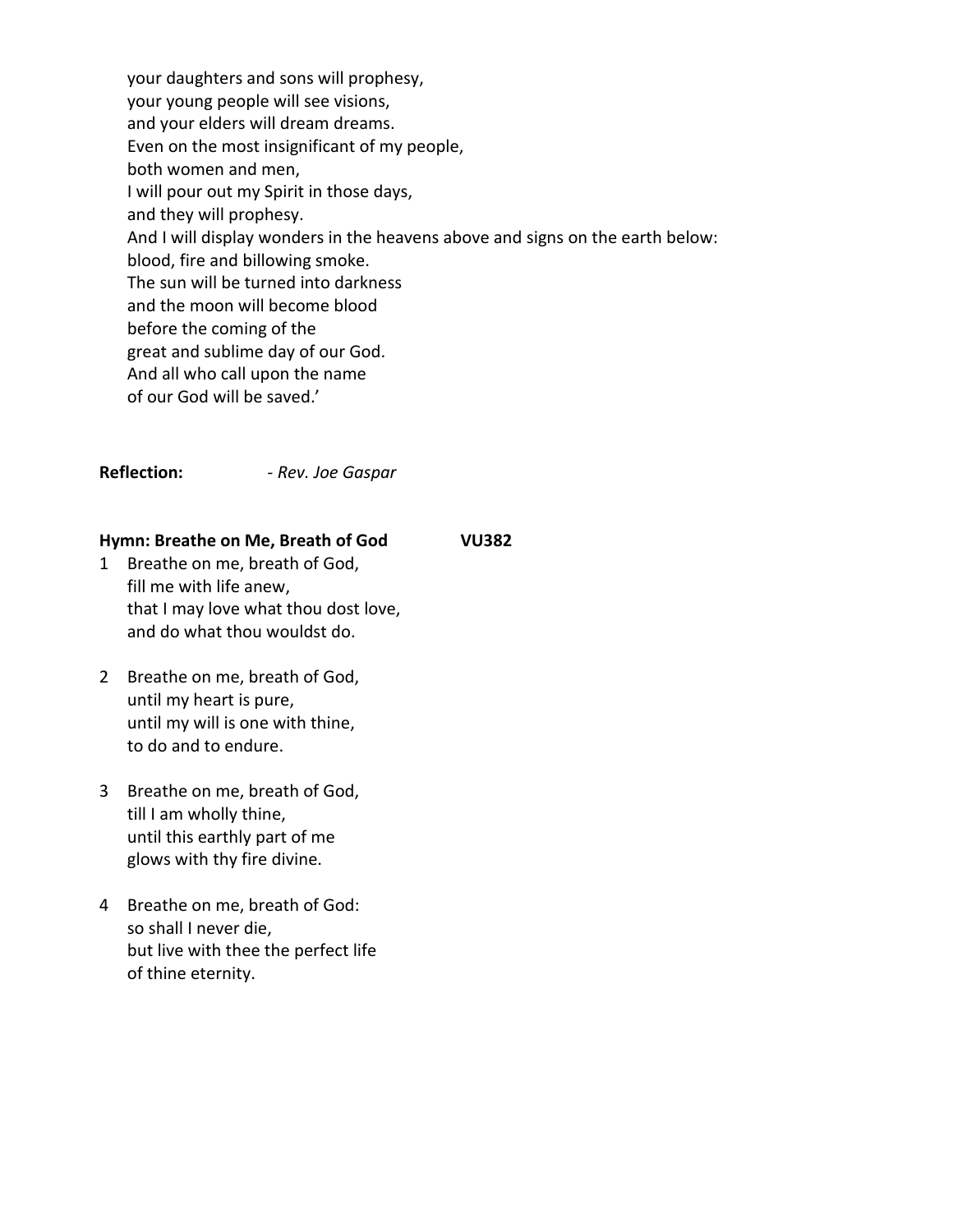## **Covenanting**

## **Statement of Purpose – Presider Lillian**

## **Presider Lillian invites Allan to come forth**

## **Statement of Living Faith Story – Allan**

## **Statement of This New Ministry**

## *Presider-Lillian invites the new minister to come forward.*

## *Regional council liaison: Doug*

We are here to join into a covenantal relationship with God and between *Lynda Goy-Flint, Melville, Fergus* community of faith, and the wider United Church as represented by *Western Ontario Waterways* regional council. Although God's covenant with us never changes, our covenants with one another evolve as we seek ways to faithfully deepen our commitment to Jesus and live into our call to embody God's love in the world.

## *Member of Search Team: David*

After prayerful discernment, and the approval of *the Melville, Fergus* community of faith, we present *Lynda Goy-Flint,* who has been called to a ministry of word, sacrament, and pastoral care in *Melville, Fergus* community of faith. We believe that her skills and talents complement our faithful witness, ministry needs, and community context.

## *Regional council liaison: Doug*

*Lynda Goy-Flint,* you are here in response to the call of *the Melville, Fergus* community of faith and *Western Ontario Waterways* regional council. We come together to mark this new relationship within our regional council for the sake of our shared ministry.

*Lynda Goy-Flint*, you are undertaking the ministry of word, sacrament, and pastoral care in this place.

You, the members of this community of faith, are called to join *Lynda Goy-Flint* in worship, study, prayer, and action.

We, *Western Ontario Waterways* regional council, will be responsible for supporting this ministry.

Let us pray for God's grace as we covenant together:

## **Prayer of Faith (in unison)**

*A prayer for the church inspired by John 17:21 and based on The United Church of Canada's "A New Creed" and The United Church of Christ's "Statement of Faith (in the Form of a Doxology)." Written for the full communion service of these two denominations, alt.*

## **Uniting God,**

## **you call us into your church to accept the cost and joy of discipleship:**

- **to celebrate your presence,**
- **to live with respect in creation,**
- **to be your servants in the service of others,**
- **to seek justice and resist evil,**
- **to share in Christ's baptism and eat at his table,**
	- **to proclaim Jesus crucified and risen,**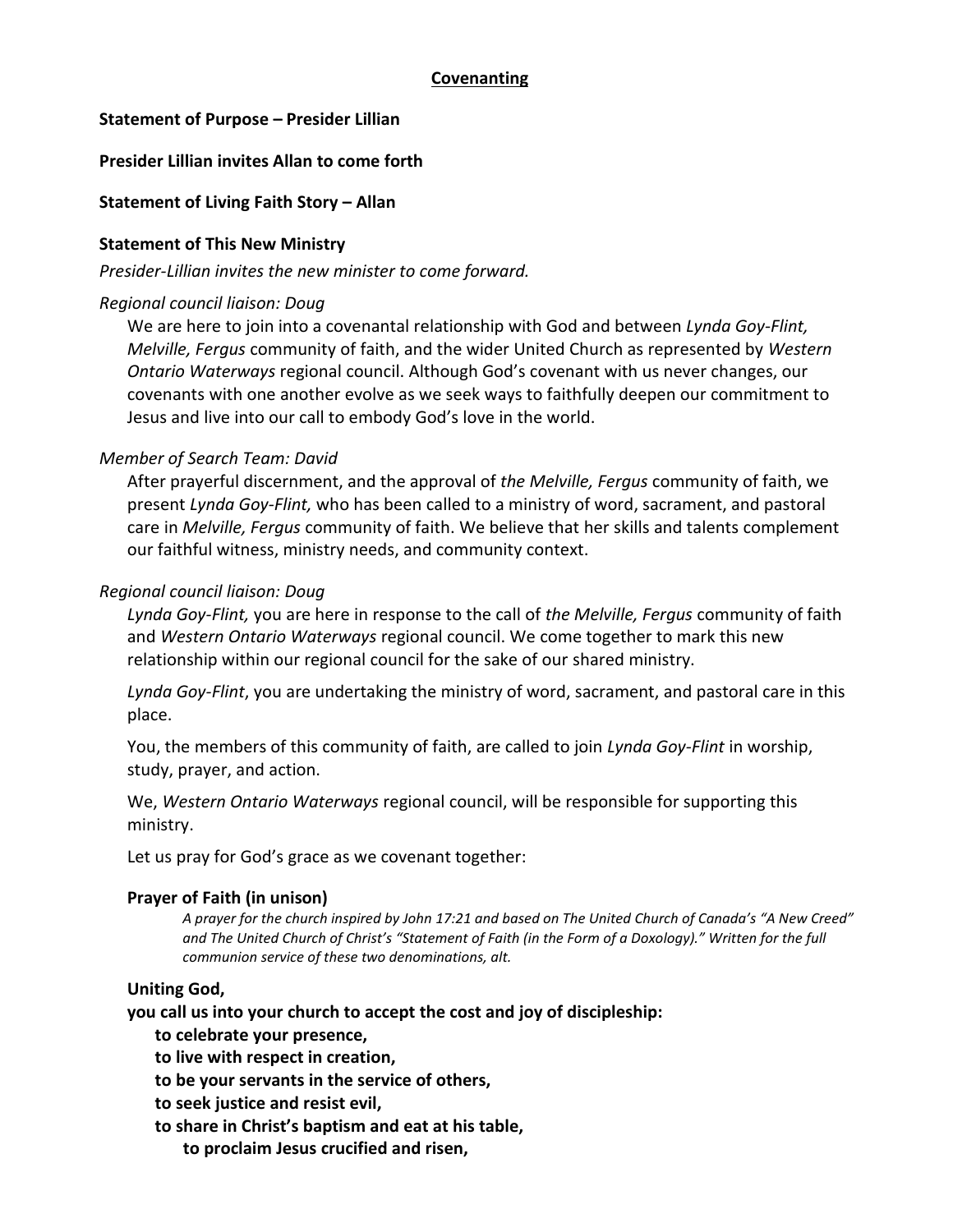**our judge and our hope.**

**Send your Holy Spirit to bind us in ministry so that we may be a sign for the community of your steadfast faithfulness, embodying your love for the world.**

**As one, we proclaim: In life, in death, in life beyond death, you are with us, we are not alone, Thanks be to you God Amen.**

**Hymn: Creator, Spirit, Living Word VU531**

- 1 Creator, Spirit, living Word, one God who calls us here: be with your people on this day; your presence bring us cheer.
- 2 This house of God, built to your praise, we dedicate to you. Accept the work of many hands, the plan and purpose true.
- 3 Here at this font may parents see the water from above, and at your table may we share the bread and wine of love.
- 4 When in this place your people stand as husband joined to wife; and when, bereaved, they bow in prayer: give them your peace and life.
- 5 Here may your love be clearly preached by pulpit and by pew. May we unite in hymn and song to covenant with you.
- 6 May young and old be taught your word; our church discern your way; each person here your temple be and see your glorious day.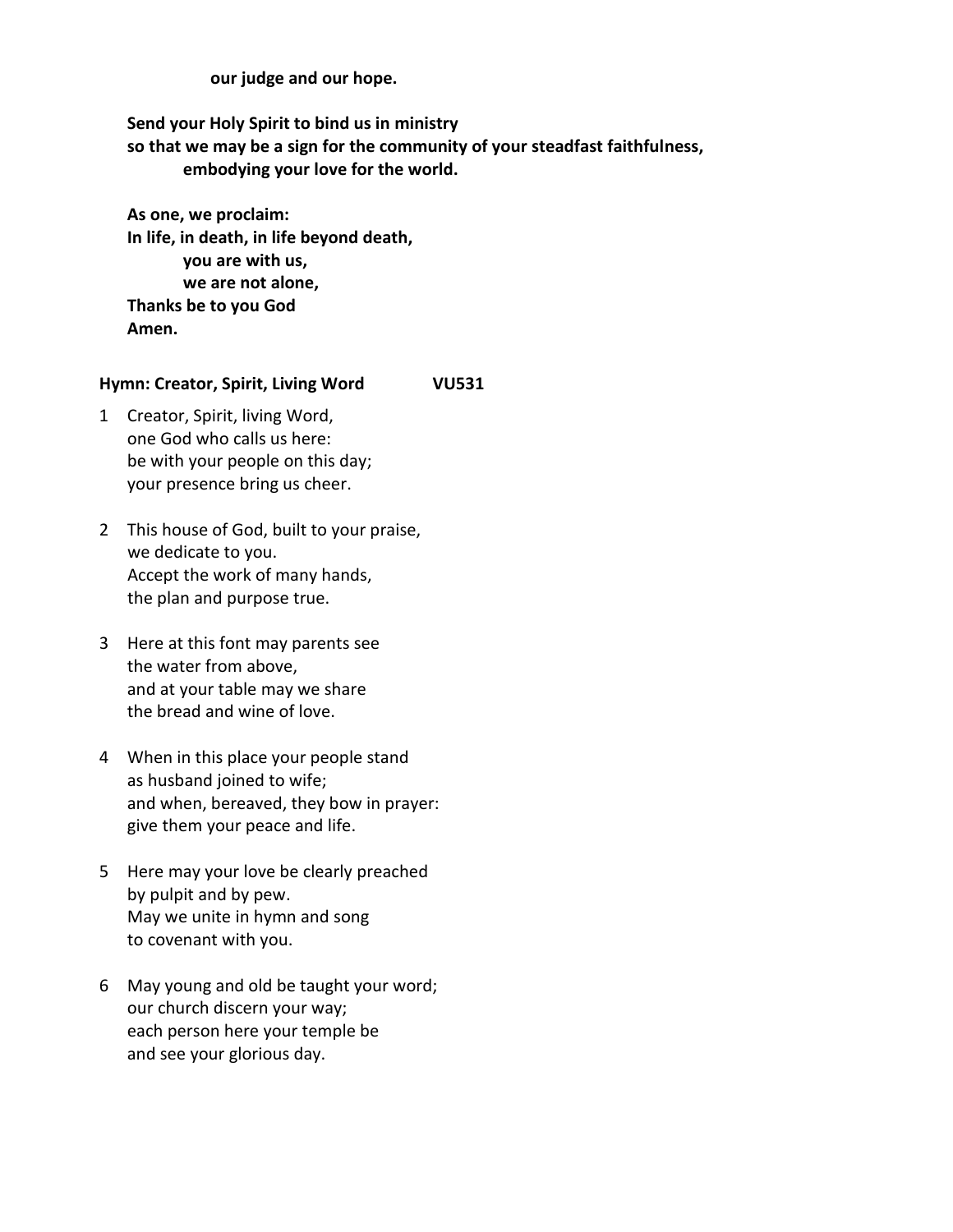#### **Promises of the New Minister**

*Presider-Lillian:*

*Lynda Goy-Flint*, do you, in the presence of this community of faith, take on the new trust and responsibility of ministering with *Melville, Fergus*?

*New minister:* I do.

*Regional council liaison-Doug:*

Will you accept the guidance of *Western Ontario Waterways* regional council and, together with its other members, be responsible for the health of *Melville, Fergus* community of faith?

*New minister:* I will.

#### *Regional council liaison-Doug:*

Will you share in the ministry goals and faith story of this community of faith?

*New minister:* I will.

#### *Regional council liaison-Doug:*

Will you accept the support and encouragement of this community of faith and this regional council?

*New minister:* I will.

#### *Regional council liaison-Doug:*

Will you work cooperatively with the wider church and wider community to embody God's love in the world?

*New minister:* I will.

## **Promises of the Community of Faith**

## *Regional council liaison-Doug:*

To the congregation of Melville, Fergus please stand as you are able.

Will you join with *Lynda Goy-Flint* in a ministry of worship, study, prayer, and action within Melville, Fergus Community of Faith, Western Ontario Waterways Regional Council and within the wider church?

*Members of the community of faith:* We will.

## *Presider-Lillian:*

Will you support her as she serves among us in this ministry?

*Members of the community of faith:* We will.

*Presider-Lillian:* The congregation may now be seated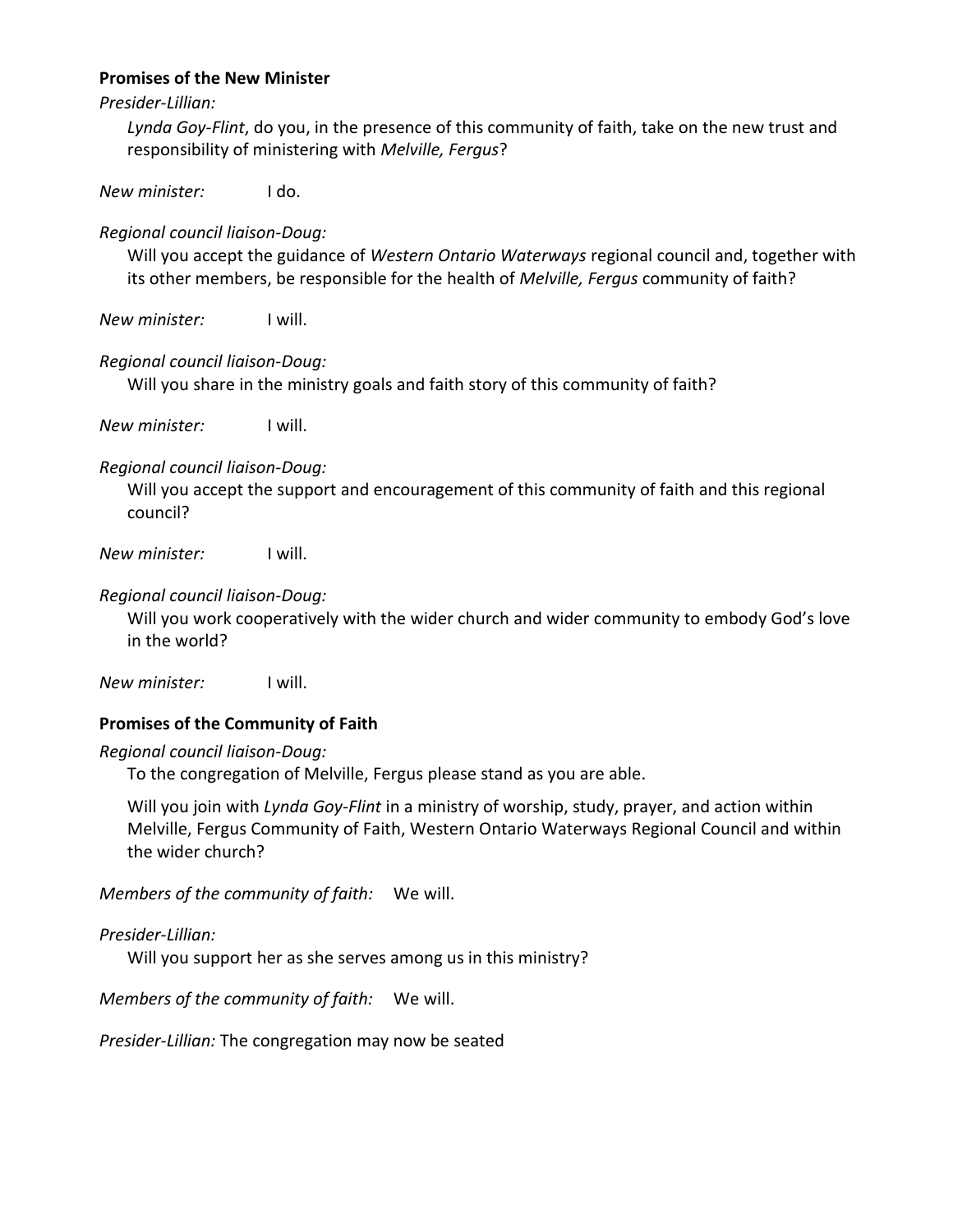## **Promises of Regional Council, Wider Church and Community**

*Lillian invites forward: Members of the wider church and community stand [this could include members of the region council, community partners, members of other faith traditions, United Church of Canada affiliated partners, as well as members of any other United Church body].*

## *Regional council liaison-Doug:*

Will you, as members of *Western Ontario Waterways* regional council and members of the wider community, join with *Lynda Goy-Flint* and this community of faith in the ministry that is both theirs and ours?

*Wider community members:* We will.

#### *Regional council liaison-Doug:*

Will you support and encourage them in this ministry?

*Wider community members:* We will.

**Hymn of Celebration: Rejoice in the Lord Always VU249 –** *Lillian will announce hymn and invite people to stand*

**Rejoice in the Lord always and again I say rejoice! (clap, clap) Rejoice in the Lord always and again I say rejoice! (clap, clap) Rejoice, rejoice, and again I say rejoice! (clap, clap) Rejoice, rejoice, and again I say rejoice! (clap, clap) x2**

## **Presentation of Symbols from the Community of Faith**

*Presider-Lillian*:

Just as the bread and cup, or a wedding ring, are familiar symbols of covenant, our relationship is also represented with tangible symbols of our promises to one another. The following symbols represent the spirit with which the community of faith enters this covenantal relationship and represents our desire to be connected,

supported and transformed:

We offer …

## **A BIBLE – Don Grant**

*Don carries a Bible to the new minister.*

#### *Presenter-Don:*

Take this Bible. Be with us as one who teaches and proclaims the Word.

*People:* Amen.

*The new minister places the Bible on the pulpit or lectern.* 

## **WATER - Alison**

*Alison carries a pitcher of water to the new minister.*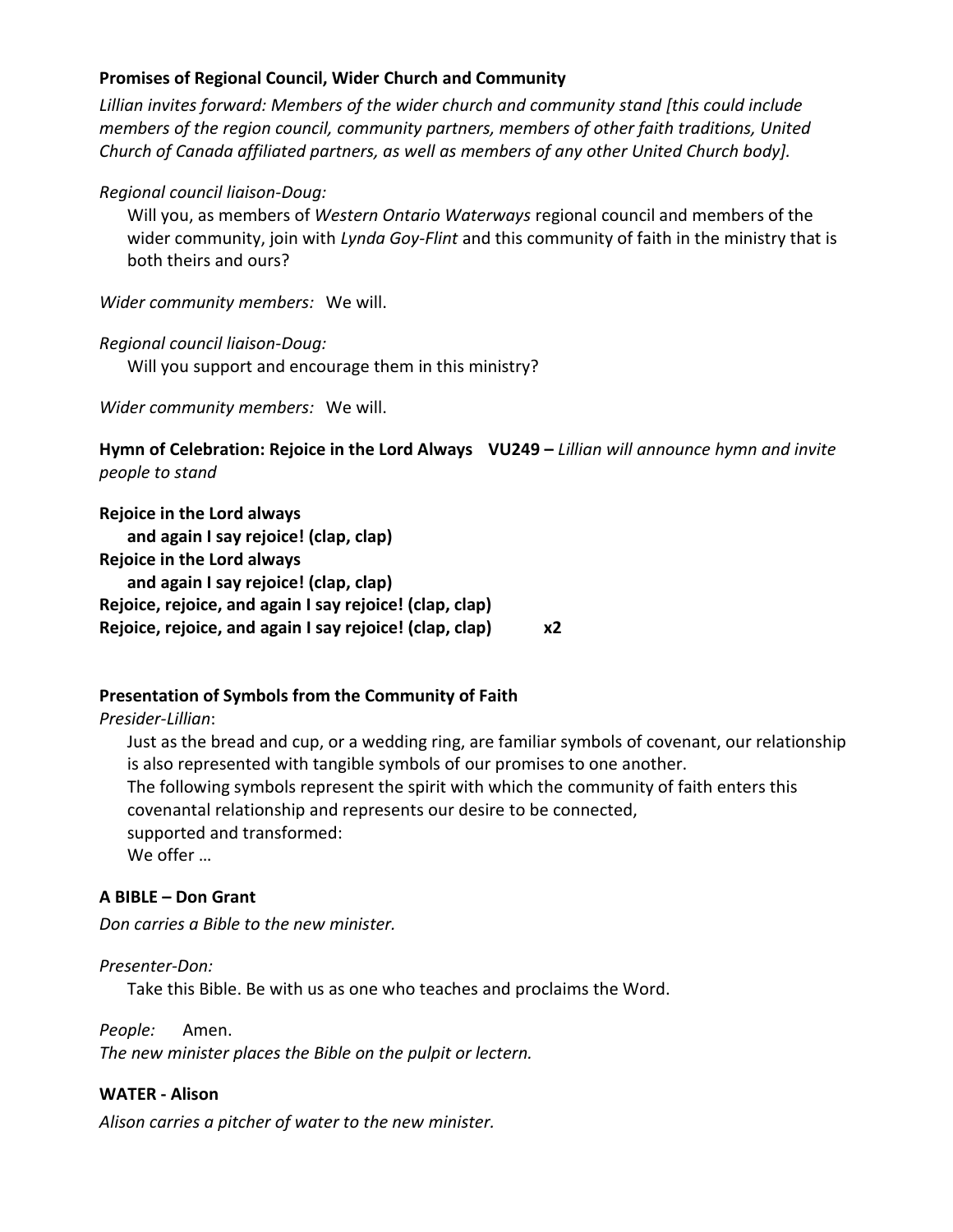*Presenter-Alison:*

Be with us as one who baptizes in the name of Christ.

*People:* Amen. *The new minister takes the pitcher and pours the water into the font.* 

## **WATER, TOWEL, AND BASIN – Chris, Linda**

*Chris and Linda carry these symbols to the new minister.*

#### *Presenter-Chris/Linda:*

Be with us as one who seeks justice and serves, as Christ served.

*People:* Amen.

*The new minister pours the water into the basin. Basin, towel, and pitcher are set in a visible place before the congregation.*

## **BREAD AND WINE – Elmer/Richard/Ralph**

*Members of the community carry a loaf of bread and a cup of wine to the new minister.*

#### *Presenter-Elmer/Richard/Ralph:*

Be with us as one who cares for those who hunger and thirst.

*People:* Amen.

*The new minister places the bread and wine upon the table.*

#### **KEYS - Barry**

*Barry carries a ring of keys to the new minister.*

## *Presenter-Barry:*

Be with us as one who works to keep safe this building, a witness to Christ's presence in this community, but also to keep safe our hearts.

*People:* Amen.

*The new minister places the keys upon the table.*

## **HISTORIC ROLL - Lorna**

*Lorna gives the historic role to the new minister.*

## *Presenter-Lorna:*

Be with us as one who cares for the members of this community of faith.

*People:* Amen.

*The new minister places the historic roll upon the table. Regional council liaison-Doug:*

*Lynda Goy-Flint* and *Melville, Fergus* community of faith, let all these be signs of the ministry that is and that will be in this community.

*People:* Amen.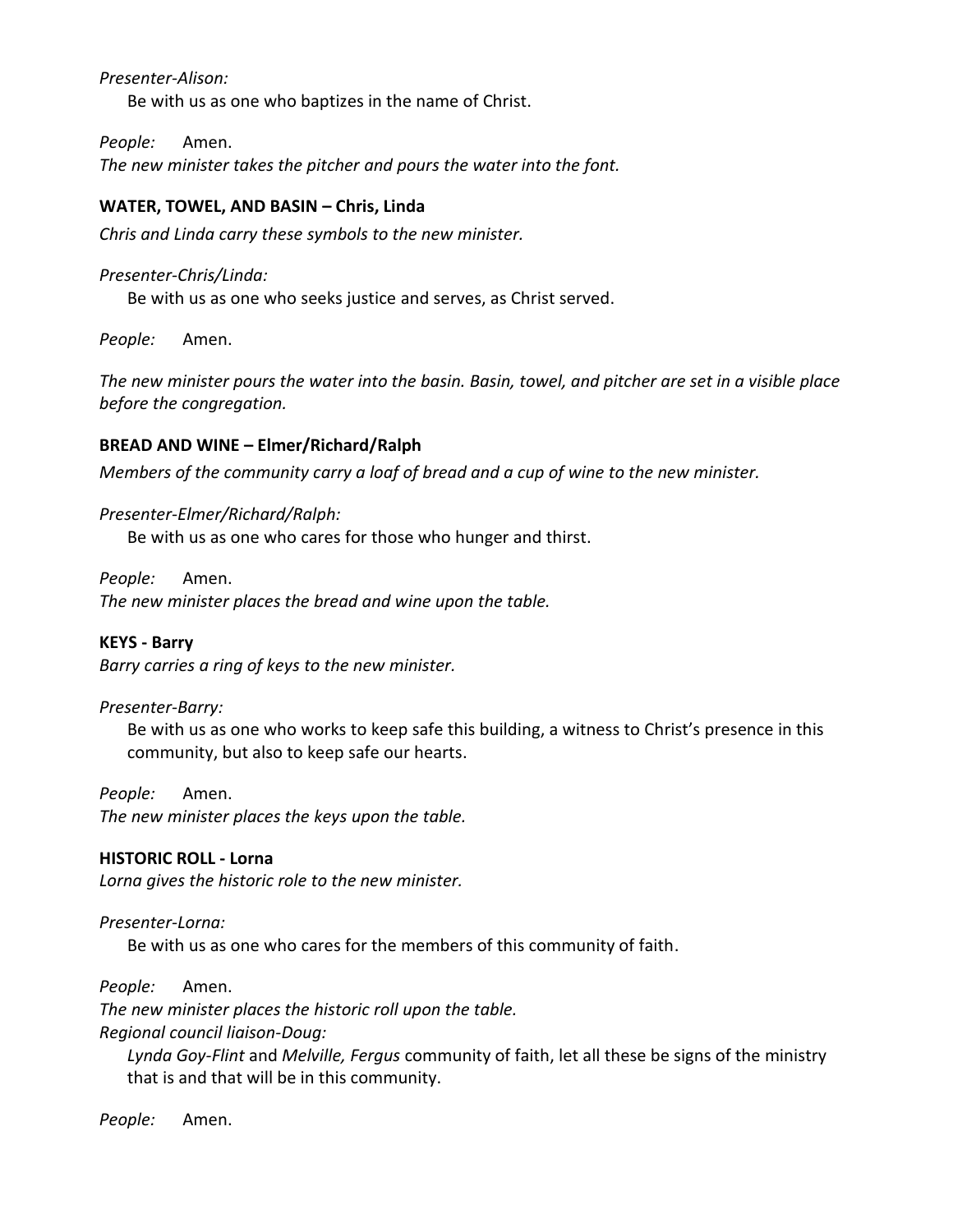## **Presentation of Symbols from the Region**

*Representative Appointed by the Region-Doug*:

The following symbols represent the spirit with which the regional council enters this covenantal relationship and represent our desire to connect, support and transform:

# **Connecting** Symbol: Olive Oil

Olive Oil is used in the sacrament of Baptism as a symbol of protection and to represent the presence of Christ. We use it today to remind us that we are all connected in our baptism to the body of Christ.

*(have olive oil in a clear glass pitcher or cup and pour it into a clear glass bowl or vessel of some kind)*

# **Supporting** Symbol: Walking Stick

The Walking Stick reminds us that from time to time we all need support. As we walk together with Christ may we know that we do not walk alone.

**Transforming** Symbol: Candle

Lighting the Candle reminds us that Jesus is in our midst to bring transformation and new life.

## **New Minister's Prayer**

*Presider-Lillian invites the new minister to come forward and pray in thanksgiving and supplication for all who have entered this covenant for the ministry of the community of faith.*

Let us pray.

God of relationship,

we come to you this day

in thanksgiving for the beginning of a new and hope-filled ministry in Melville United Church.

We give thanks for the opportunities to work together as we live out our faith: connecting,

supporting and transforming one another and all that is around us.

We pray that as minister

and the people of this community of faith,

and regional council,

you would guide us as we seek to serve our communities and the world, walking in love and faith, and that your Spirit might direct and strengthen us in this ministry.

Keep us mindful of all that dwells on this earth and our responsibility to care for it.

We ask this in the name of Jesus Christ. Amen.

## **Response to Covenant**

*Regional council liaison: Doug* Let us rejoice in the covenant we have made.

*The people may express their joy with applause and/or the singing of a doxology, the pealing of bells, or a fanfare.*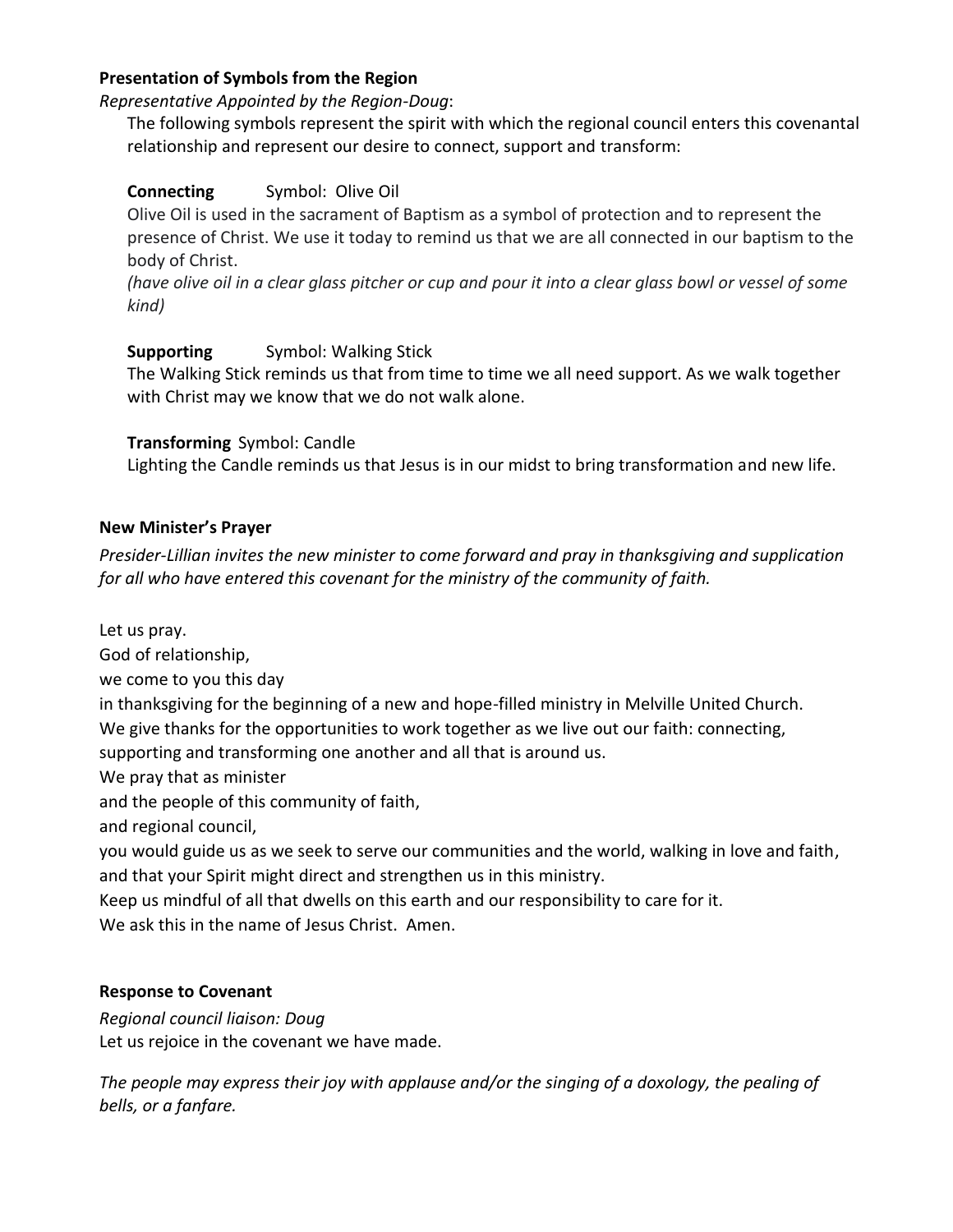**Halle, halle, halle - lujah Halle, halle, halle - lujah Halle, halle, halle - lujah Hallelujah, Hallelujah**

**Joys and Concerns**

#### **Prayers of the People**

Let us pray

Call: Uniting God, receive our prayers; Response: **And in your love, answer.**

For the ministries of the *Melville, Fergus* community of faith, *Western Ontario Waterways* regional council, and The United Church of Canada, and our ministry partners around the world who work toward our common vision of a united and uniting church …

Uniting God, receive our prayers: **And in your love, answer.**

For faithful disciples in our community of faith who work towards our common purpose of extravagant welcome, proclaiming the gospel, and mending God's world…

Uniting God, receive our prayers: **And in your love, answer.**

For the dreamers, teachers, and prophets who share our common longing to be one in Christ, with creation and with each other…

Uniting God, receive our prayers: **And in your love, answer.**

For those around the world who work towards our sacred message of justice and peace in harmony

…

Uniting God, receive our prayers**: And in your love, answer.**

For the prayers we name to you now, aloud and in the silence of our hearts *[moment of silence]* Uniting God, receive our prayers**: And in your love, answer.**

We join these prayers together in the prayer that Jesus taught us ...

Lord's Prayer **Our Father who art in heaven, hallowed be thy name.** Thy kin-dom come, thy will be done, on earth as it is in heaven. Give us this day our daily bread, And forgive us our trespasses, as we forgive those who trespass against us. And lead us not into temptation, but deliver us from evil: For thine is the kin-dom, the power, and the glory forever and ever. Amen.

**Sharing the Peace of Christ** (with V shape, your hands pressed together or with an elbow bump)

Beloved Church, we are one in Christ! The peace of Christ, who unites us in love and discipleship, be with you all. **And also with you.** Let us greet each other with signs of this peace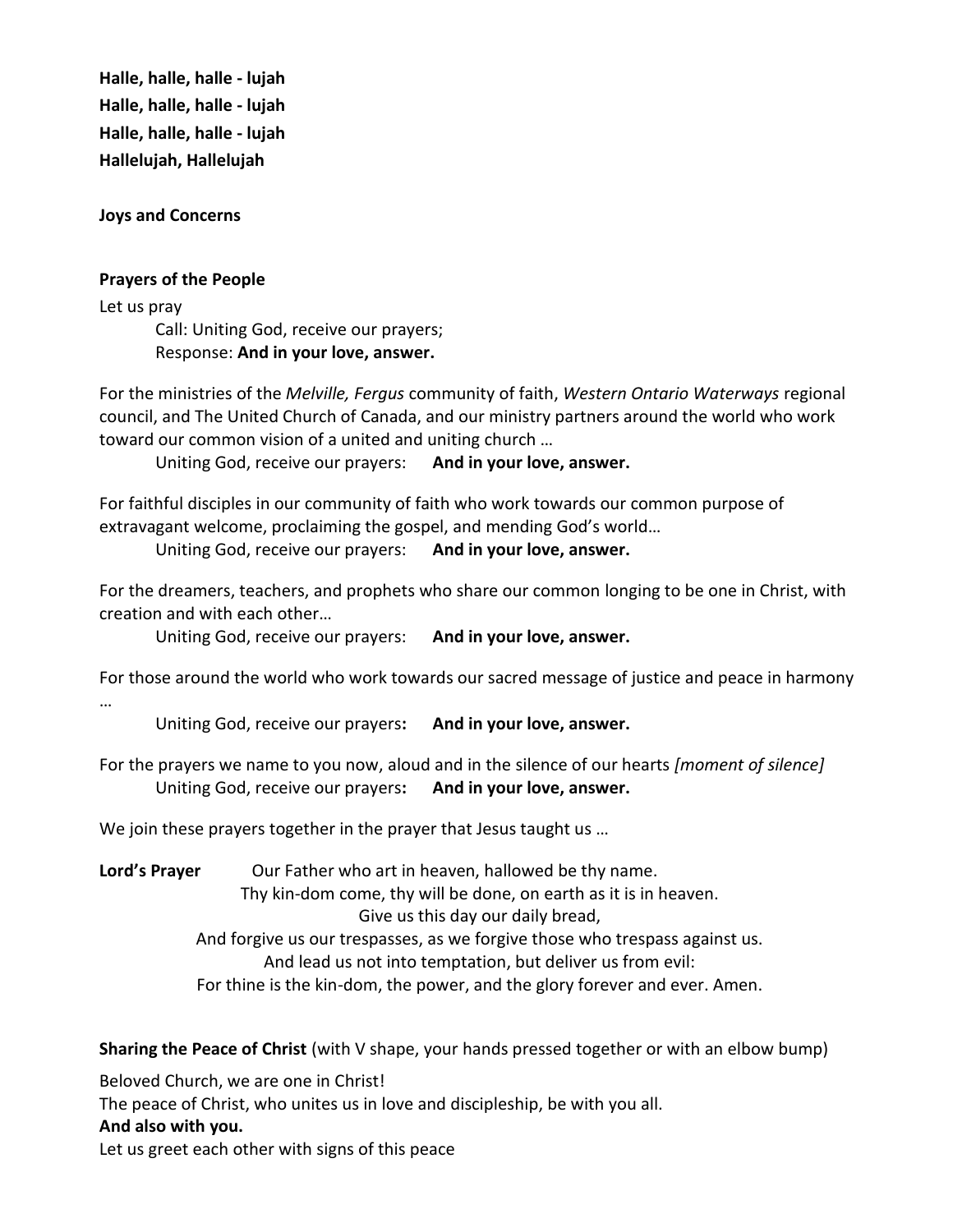## **Offering Invitation**

Because God first loved us, we are made to love one another. For the sake of the life of the world, let us offer ourselves, our time, and our possessions as signs of love.

## **Offering Hymn: What Can I Do MV191 OneLicense #A-740237**

What can I do? What can I bring? What can I say? What can I sing? I'll sing with joy. I'll say a prayer. I'll bring my love. I'll do my share.

## **Offering**

If you would like to do your part by making a monetary donation to Melville United Church, there are several ways to do that.

- 1. By leaving your offering envelope on the offering plate at the back of the sanctuary.
- 2. Cheque (post-dated cheques are welcome): made payable to Melville United Church-which can be mailed to the church at P.O. Box 41, Fergus ON N1M 2W7 or put in the mail slot beside the parking lot door.
- 3. Donate online through the Canada Helps web-site <https://www.canadahelps.org/en/charities/melville-united-church>
- 4. Call or email Lynda, to arrange Pre-Authorized Remittance payments (PAR).
- 5. E-transfer directly from your bank. E-mail to [secretary@melvilleunited.com](mailto:secretary@melvilleunited.com)

Thanks to all of you who continue to contribute so much to make Melville the caring community of faith that it is. May you be blessed.

**Offering Prayer** *Covenanting Service for Western Ontario Waterways Region* **Holy and Beloved God, we dedicate our lives and all that we have to the work of life, of love, of peace. Receive our gifts and lead us in wisdom and courage. In Jesus' name we pray. Amen**

# **Hymn: We Have This Ministry VU510 OneLicense #A-740237**

1 We have this ministry and we are not discouraged; it is by God's own power

that we may live and serve.

Openly we share God's word,

speaking truth as we believe,

praying that the shadowed world

may healing light receive.

We have this ministry, O God, receive our living.

2 O Christ, the tree of life, our end and our beginning,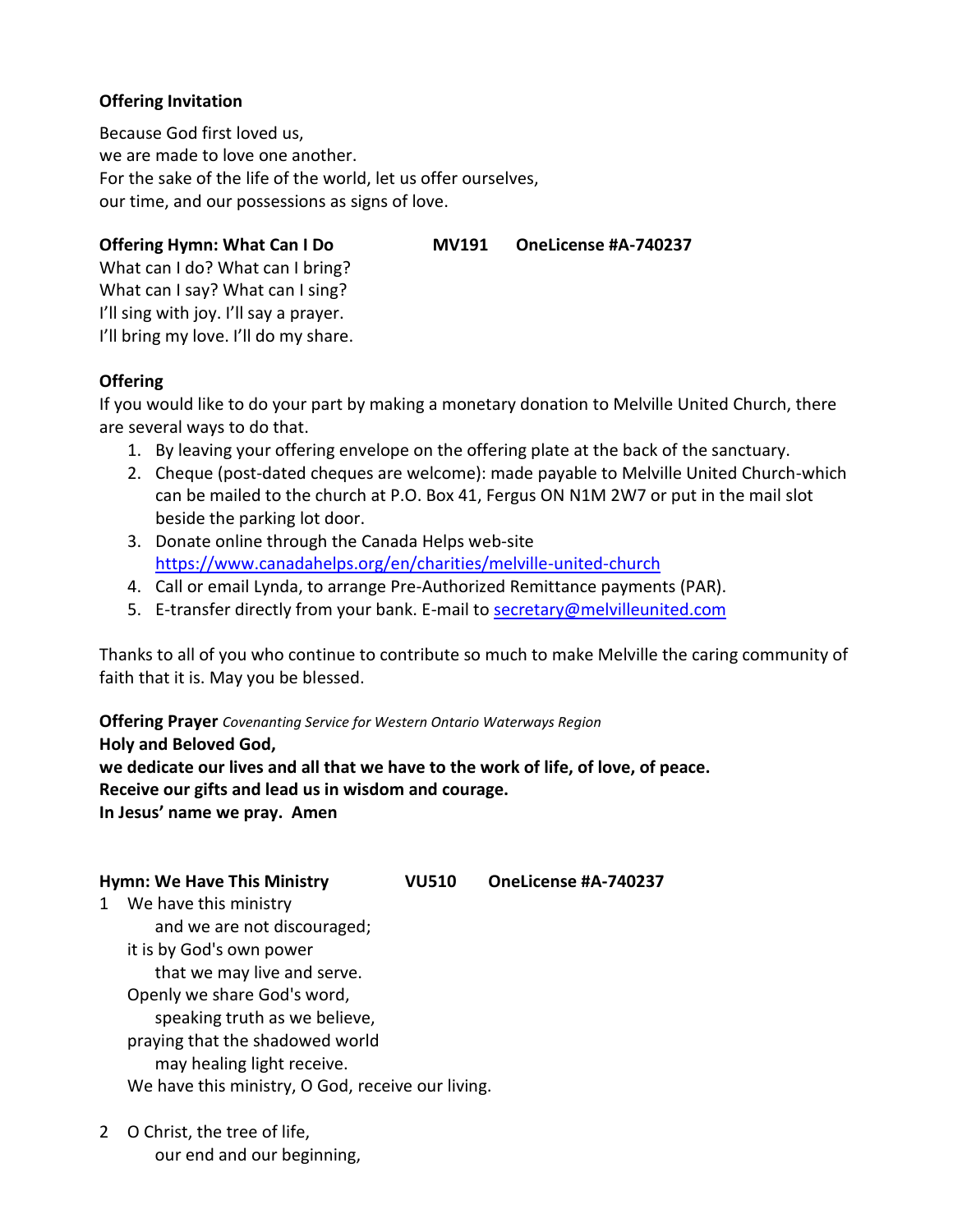we grow to fullest flower when rooted in your love. Brothers, sisters, clergy, lay, called to service by your grace, different cultures, different gifts, the young and old a place. We have this ministry, O God, receive our giving.

3 The yoke of Christ is ours, the whole world is our parish; we daily take the cross, the burden and the joy. Bearing hurts of those we serve, wounded, bruised and bowed with pain, Holy Spirit, bread and wine, we die and rise again. We have this ministry, O God, receive our loving.

#### **Commissioning** *Reprinted by permission of Westminster John Knox Press from Feasting on the Word® Worship Companion: Liturgies for Year C, Volume 1. Copyright 2012.*

Spirit of wind and fire, Spirit of mystery and promise, Spirit of God, our Helper, **blow at our backs, breathe in our hearts, be the energy for all we do to spread love and justice!**

## **Change the Light/Blessings**

Watch. I am going to change the light and I invite you to change your light. I'm not going to put it out, just change it. See how it is only in one place? *\*Change Light\**  Can you see it? Now it is moving everywhere, to everyone, with everyone. Now everywhere you go today, the light will go with you.

**Blessing** *The United Church Publishing House, Celebrate God's Presence: A Book of Services for The United Church of Canada. Copyright 2000. Used with permission.* 

Go in peace. And may the Holy God surprise you on the way, Christ Jesus be your company, and the Spirit lift up your life. Amen.